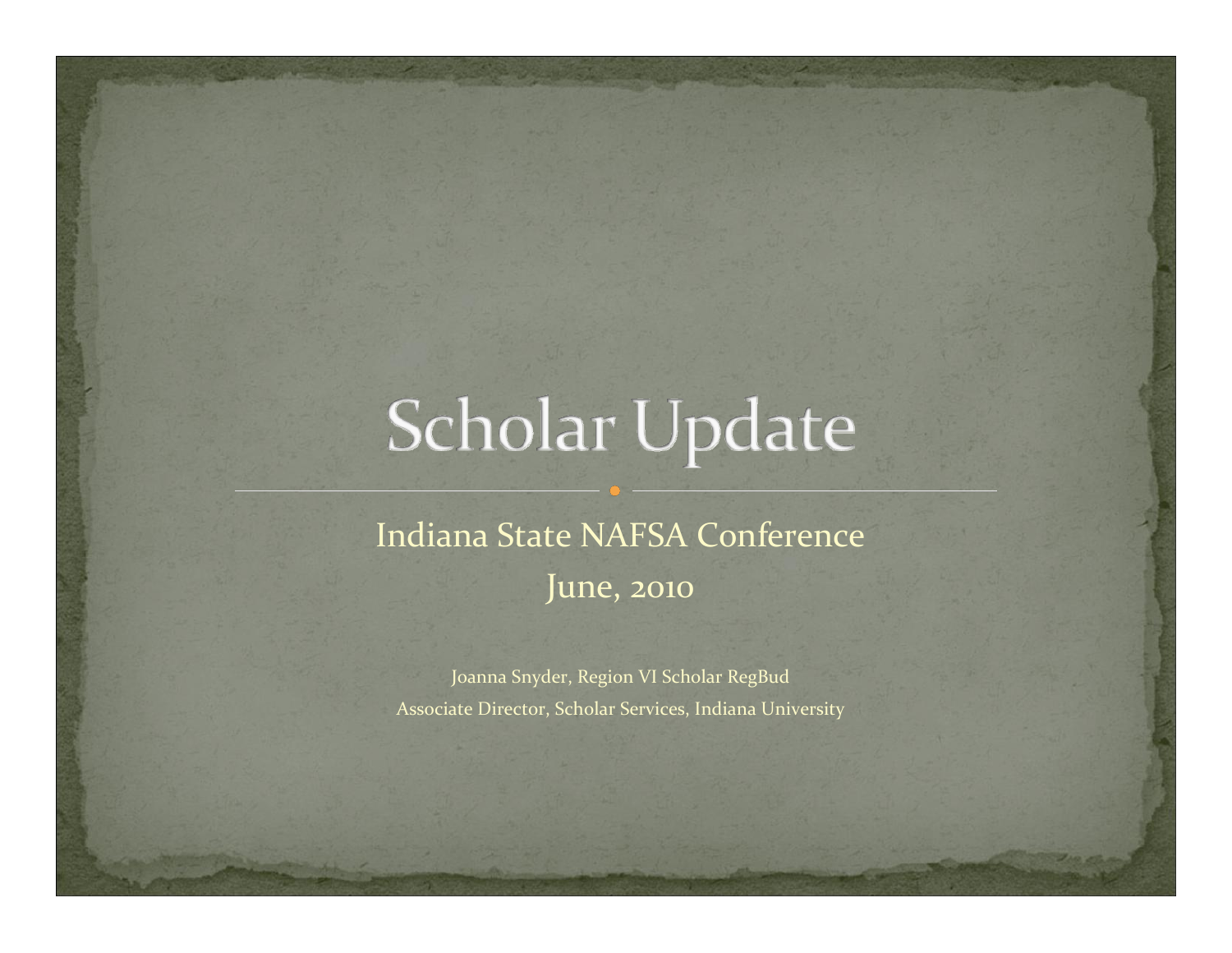# H-1B Updates

y FY <sup>2011</sup> (October 1, <sup>2010</sup> – September 30, 2011) H1B quota has not ye<sup>t</sup> been met

• April approximately 13,500 petitions counting toward the 65,000 cap received and approximately 5,600 petitions received for individuals with advanced degrees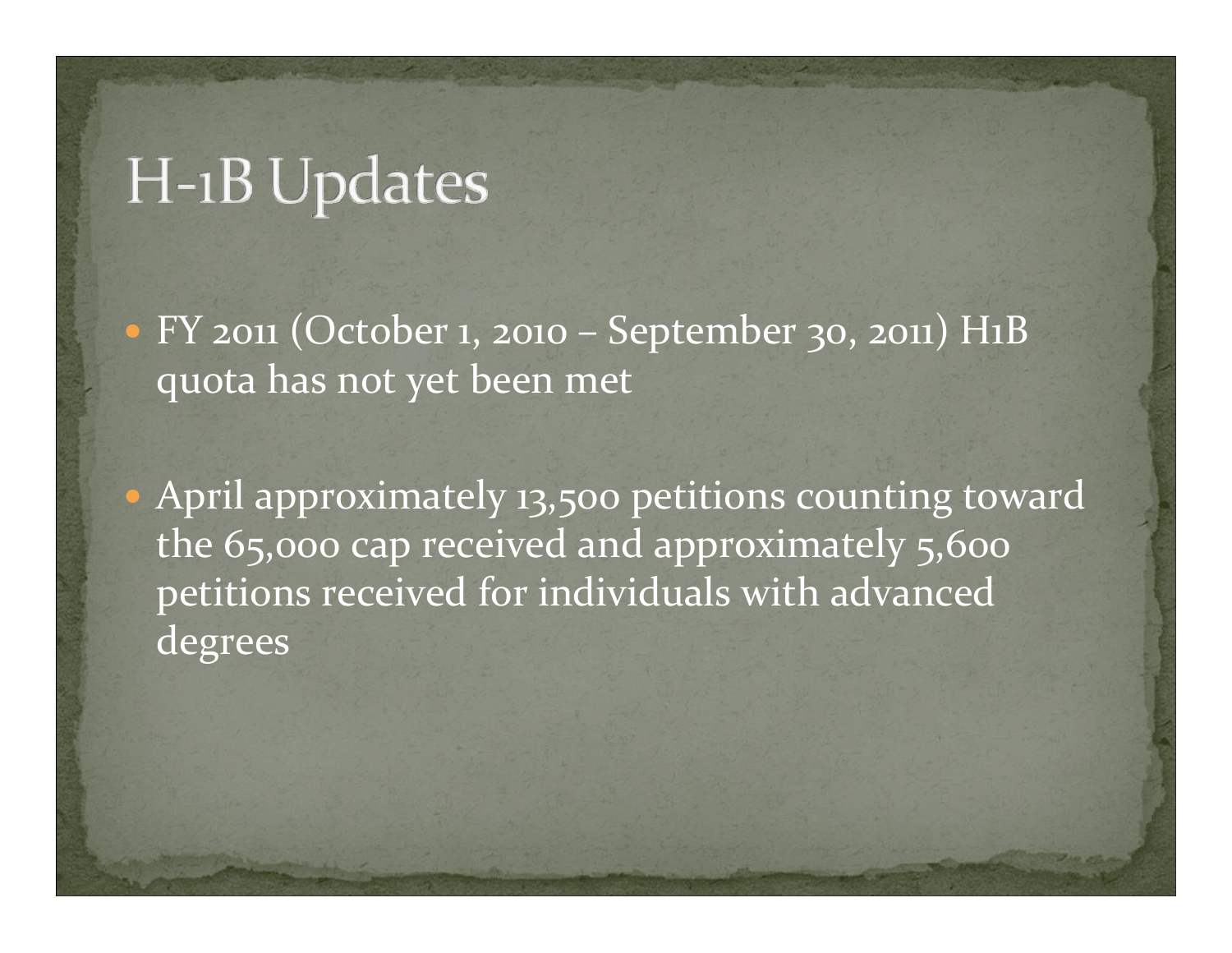# Department of Labor

### • iCERT for Prevailing Wage Determinations (PWDs) Processing delays

- Determination errors
	- Other options

#### • PERM Labor Certifications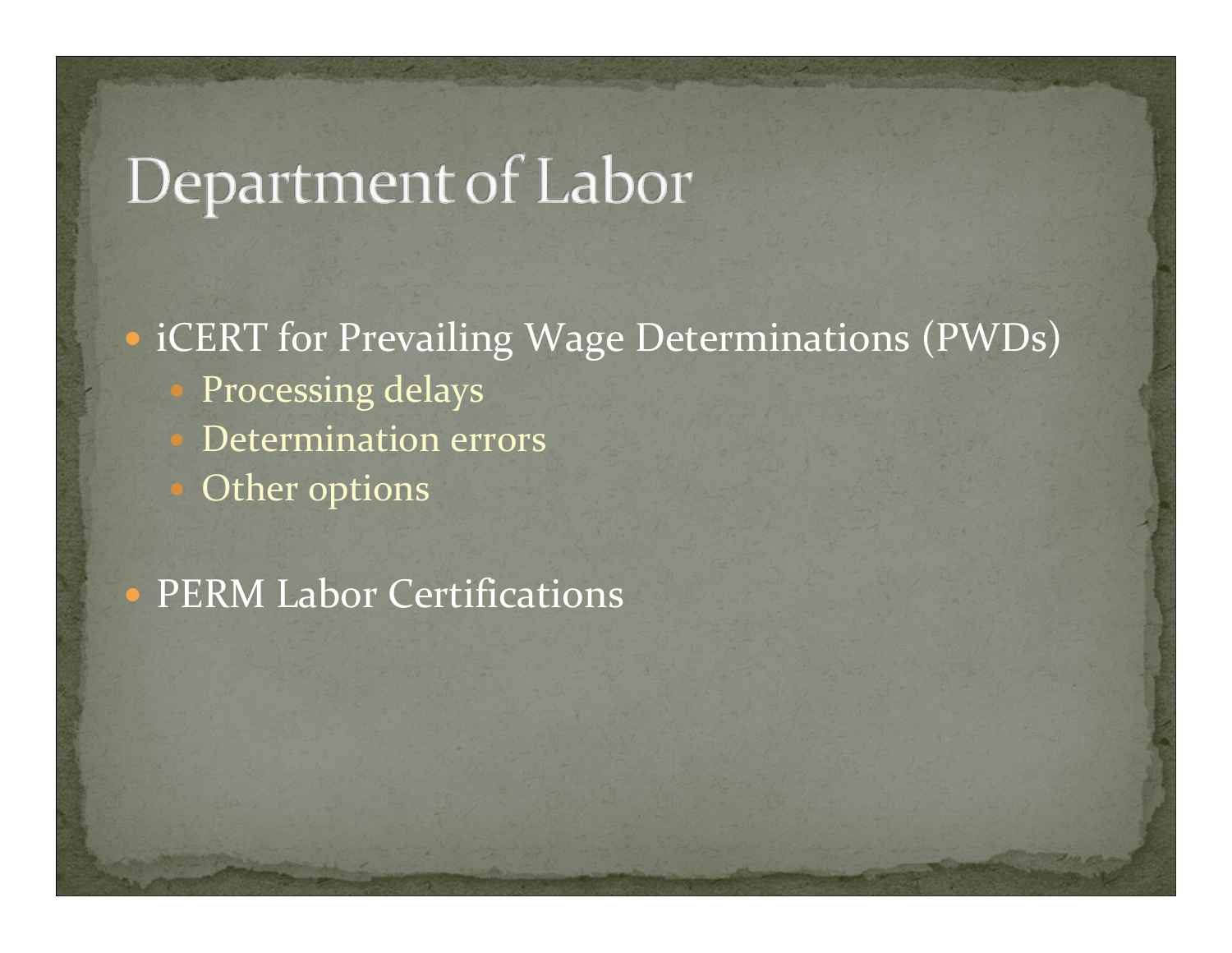# Lockbox Filings

- I-131 reentry permit (Dallas lockbox)
- I–765  $EAD$  (if filed with I-485 and live in IN, file with Phoenix lockbox)
- I-102 for I-94 replacement (file with Phoenix lockbox if live in IN) • I-485 – adjustment to PR certain cases only (file with Phoenix lockbox if live in IN)
- N-400 for naturalization (file with Phoenix lockbox if live in IN)
- Scheduled lockbox filing announcement in June will<br>include certain I-539 petitions and the I-140 petition include certain I-539 petitions and the I-140 petition for<br>alien worker among others alien worker among others

#### **REFER TO FILING INSTRUCTIONS**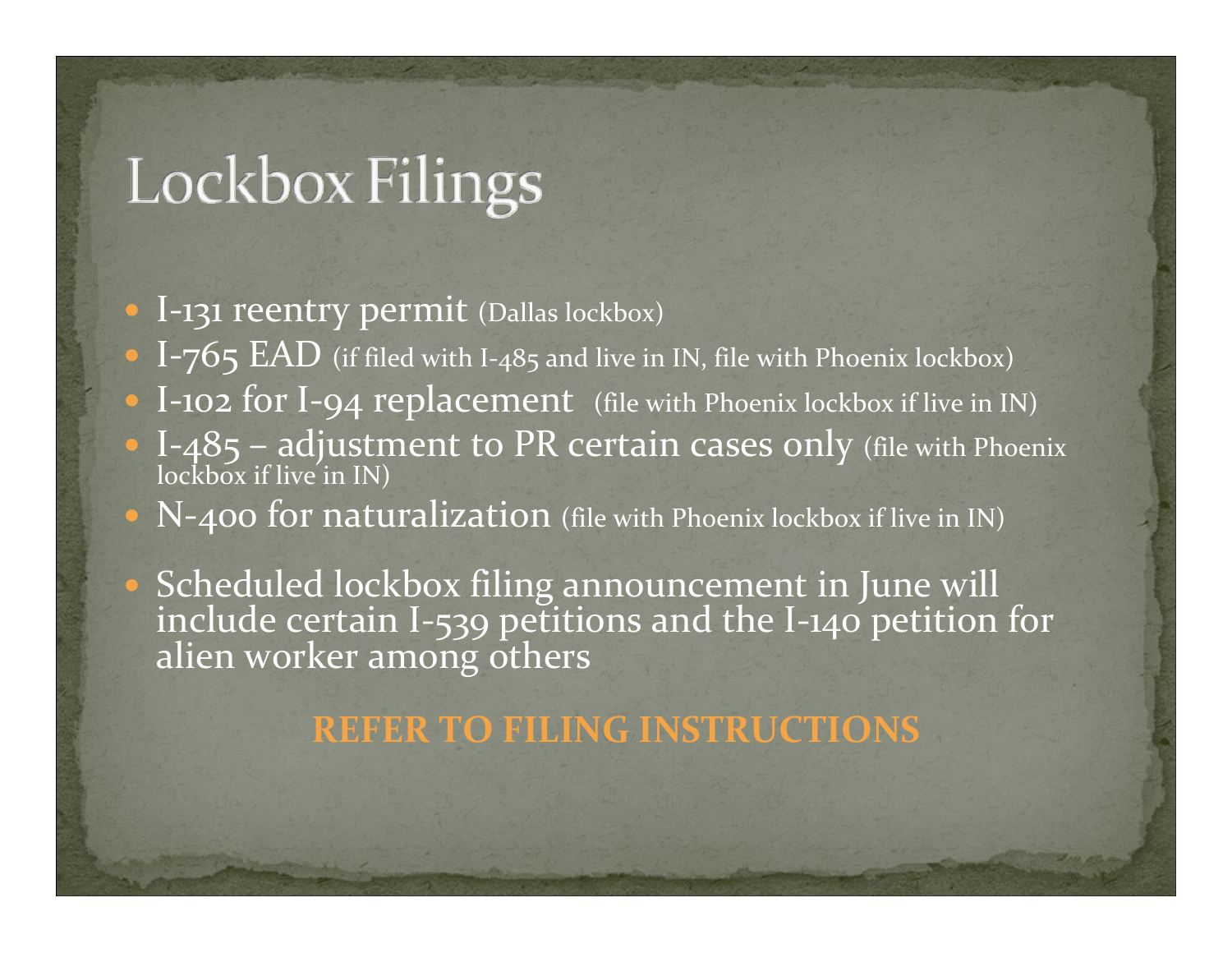# Visa Waiver Program

• Greece added in April to list of 36 eligible countries • Must have a valid, machine readable passport from a participating country • Must register in Electronic System for Travel Authorization (ESTA) prior to travel to US • For entry of 90 days or less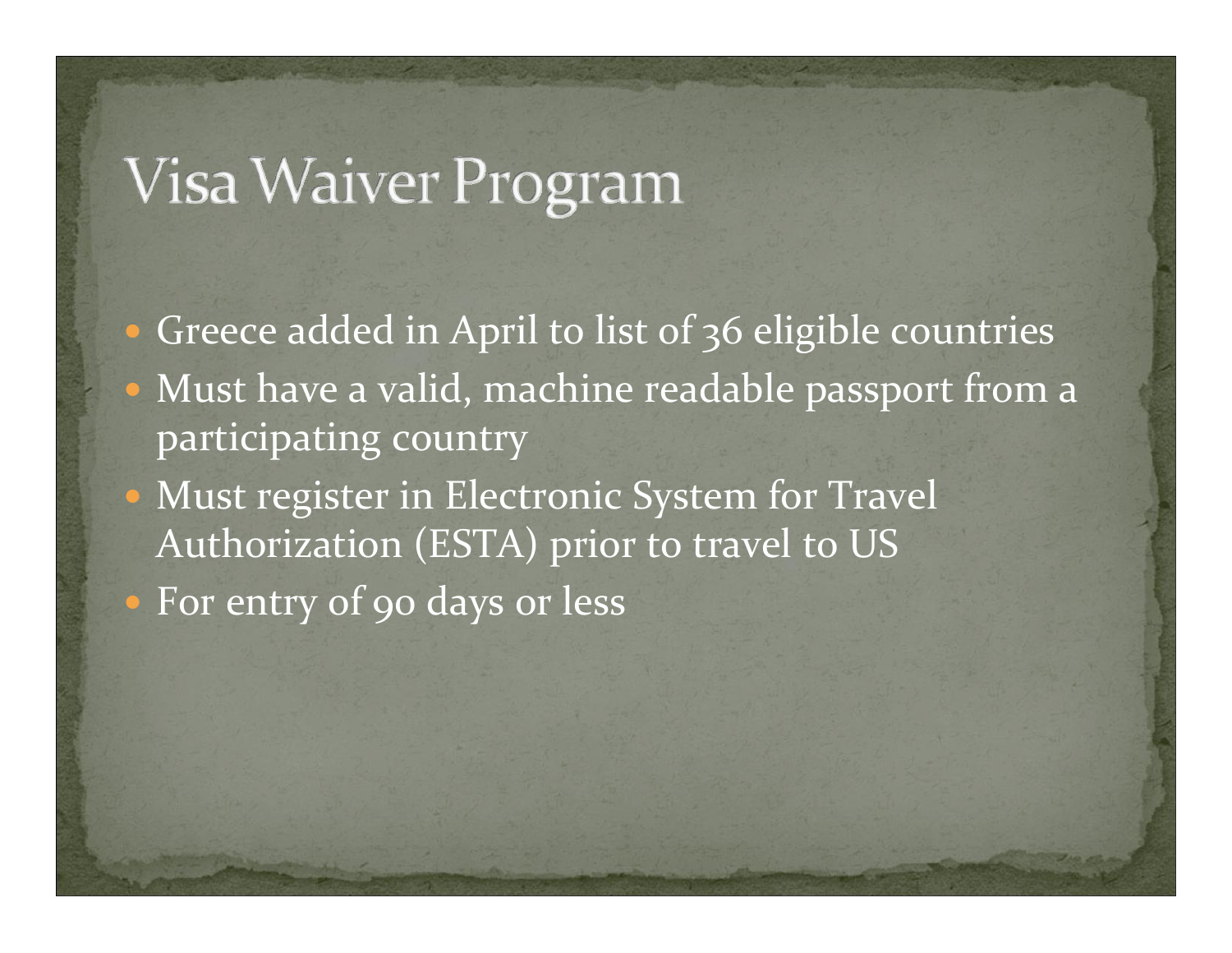## Ji Student Intern Category

• Available to programs with student designation • Category for students engaged in full-time study outside of the US who are seeking an internship within the US to fulfill and educational objective for <sup>a</sup> degree program in the home country. • Must be full-time (at least 32 hours/week) • Up to 12 months total  $\bullet$  No more than 20% clerical